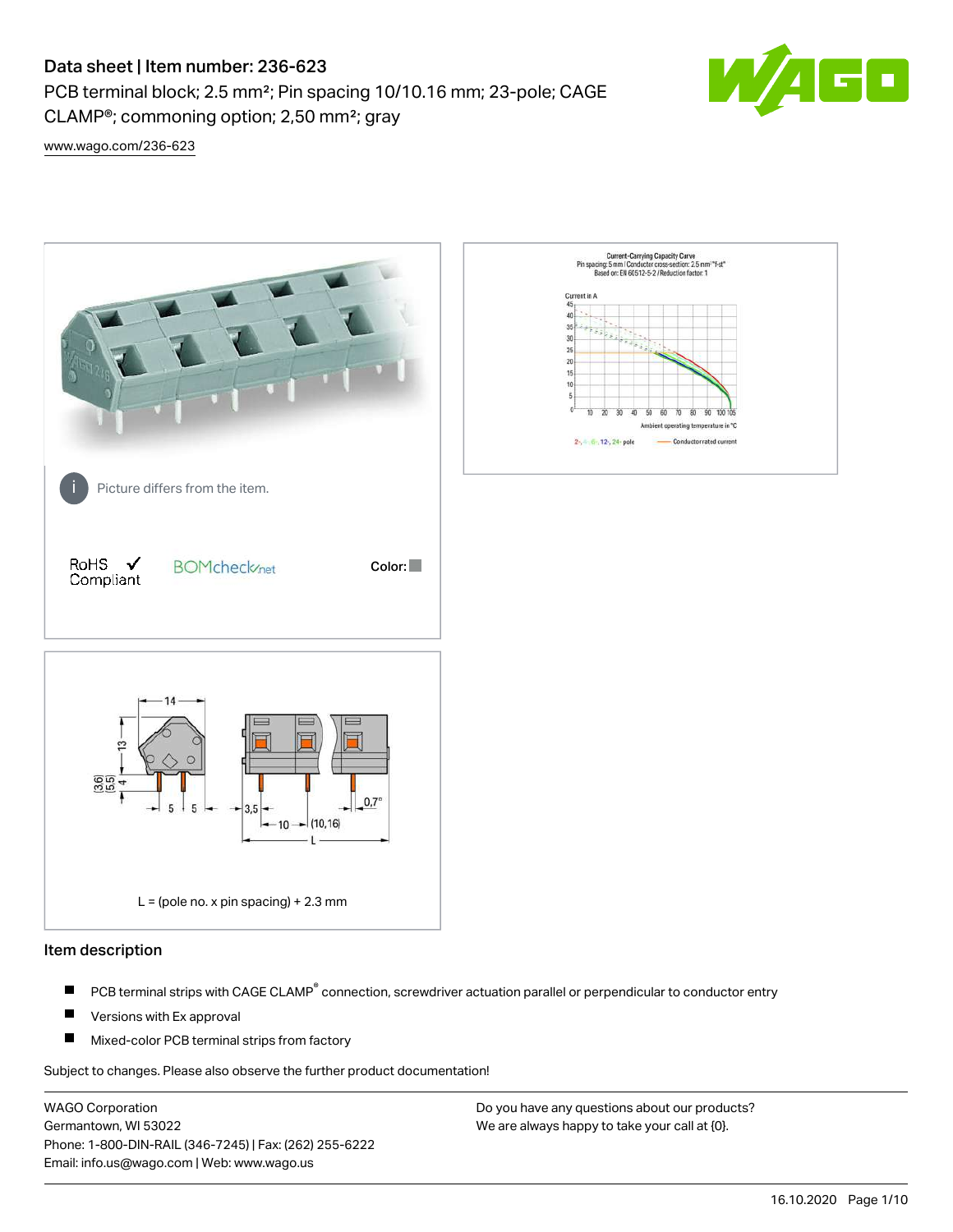

- $\blacksquare$ Operating tools for factory wiring
- $\blacksquare$ 45° conductor entry angle permits a wide range of applications and wiring options
- $\blacksquare$ Set to metric or inch pin spacing by compressing PCB terminal strips or pulling them apart

# Data

# Electrical data

## Ratings per IEC/EN 60664-1

| Ratings per                 | IEC/EN 60664-1                                                        |
|-----------------------------|-----------------------------------------------------------------------|
| Rated voltage (III / 3)     | 630 V                                                                 |
| Rated surge voltage (III/3) | 8 <sub>kV</sub>                                                       |
| Rated voltage (III/2)       | 1000V                                                                 |
| Rated surge voltage (III/2) | 8 <sub>kV</sub>                                                       |
| Nominal voltage (II/2)      | 1000V                                                                 |
| Rated surge voltage (II/2)  | 8 <sub>kV</sub>                                                       |
| Rated current               | 24 A                                                                  |
| Legend (ratings)            | $(III / 2)$ $\triangle$ Overvoltage category III / Pollution degree 2 |

## Ratings per UL 1059

| Approvals per                  | UL 1059 |
|--------------------------------|---------|
| Rated voltage UL (Use Group B) | 300 V   |
| Rated current UL (Use Group B) | 15 A    |
| Rated voltage UL (Use Group D) | 300 V   |
| Rated current UL (Use Group D) | 10 A    |

## Ratings per CSA

| Approvals per                   | CSA   |
|---------------------------------|-------|
| Rated voltage CSA (Use Group B) | 300 V |
| Rated current CSA (Use Group B) | 15 A  |
| Rated voltage CSA (Use Group D) | 300 V |
| Rated current CSA (Use Group D) | 10 A  |

# Connection data

| Connection technology | CAGE CLAMP                              |
|-----------------------|-----------------------------------------|
| Actuation type        | Operating tool                          |
| Solid conductor       | $0.08$ 2.5 mm <sup>2</sup> / 28  12 AWG |

Subject to changes. Please also observe the further product documentation!

| <b>WAGO Corporation</b>                                | Do you have any questions about our products? |
|--------------------------------------------------------|-----------------------------------------------|
| Germantown, WI 53022                                   | We are always happy to take your call at {0}. |
| Phone: 1-800-DIN-RAIL (346-7245)   Fax: (262) 255-6222 |                                               |
| Email: info.us@wago.com   Web: www.wago.us             |                                               |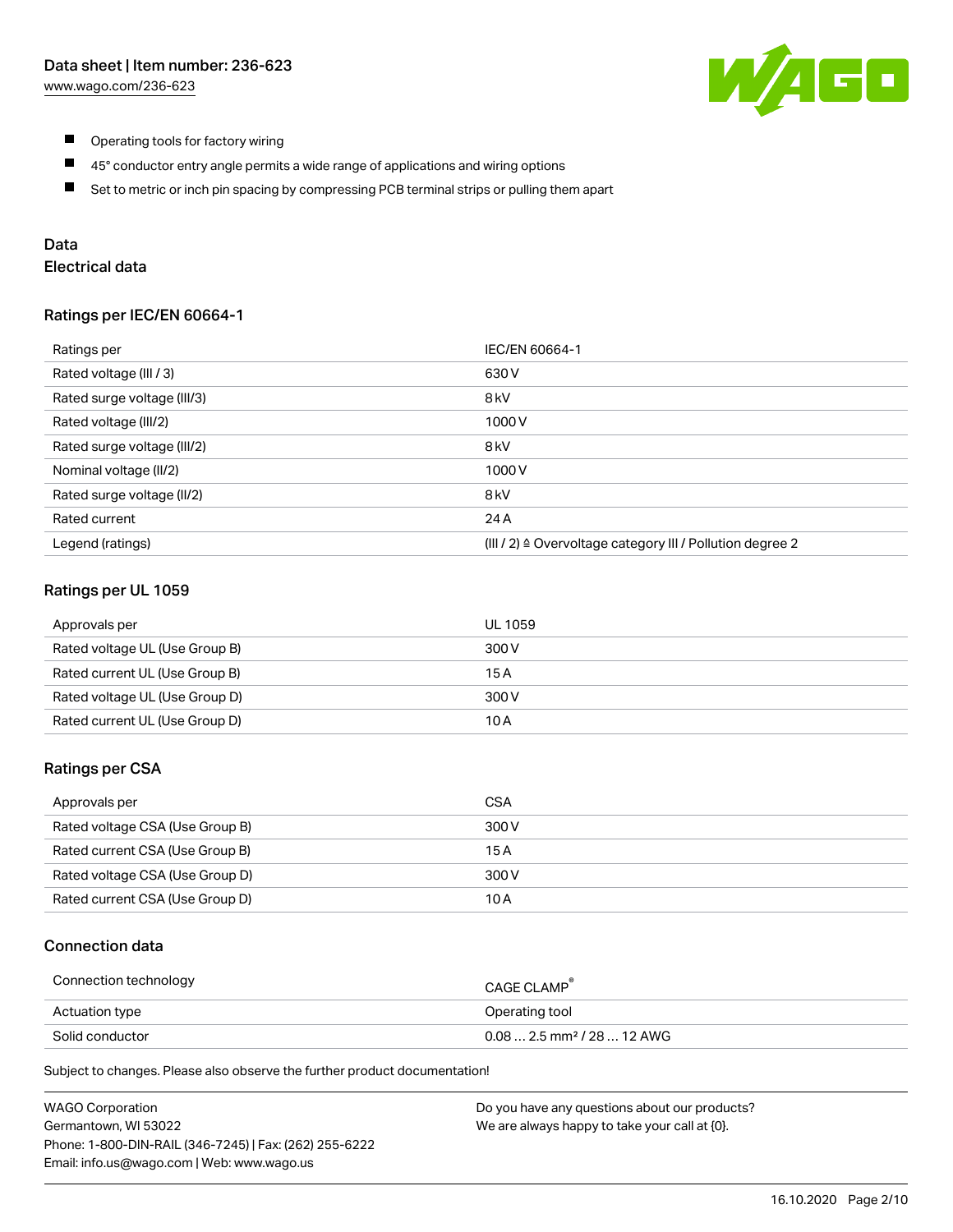[www.wago.com/236-623](http://www.wago.com/236-623)



| Fine-stranded conductor                           | $0.08$ 2.5 mm <sup>2</sup> / 28  12 AWG |
|---------------------------------------------------|-----------------------------------------|
| Fine-stranded conductor; with insulated ferrule   | $0.251.5$ mm <sup>2</sup>               |
| Fine-stranded conductor; with uninsulated ferrule | $0.251.5$ mm <sup>2</sup>               |
| Strip length                                      | $56$ mm $/ 0.20.24$ inch                |
| Conductor connection direction to PCB             | 45°                                     |
| Pole No.                                          | 23                                      |
| Total number of connection points                 | 23                                      |
| Total number of potentials                        | 23                                      |
| Number of connection types                        |                                         |
| Number of levels                                  | 1                                       |
| Note (conductor cross-section)                    | 12 AWG: THHN, THWN                      |

# Physical data

| Pin spacing                          | 10/10.16 mm / 0.394/0.4 inch |
|--------------------------------------|------------------------------|
| Width                                | 232.3 mm / 9.146 inch        |
| Height                               | 17 mm / 0.669 inch           |
| Height from the surface              | 13 mm / 0.512 inch           |
| Depth                                | 14 mm / 0.551 inch           |
| Solder pin length                    | 4 mm                         |
| Solder pin dimensions                | $0.7 \times 0.7$ mm          |
| Drilled hole diameter with tolerance | $1.1$ <sup>(+0.1)</sup> mm   |

# PCB contact

| PCB contact                         | тнт                                      |
|-------------------------------------|------------------------------------------|
| Solder pin arrangement              | over the entire terminal strip (in-line) |
| Number of solder pins per potential |                                          |

# Material Data

| Color                       | gray                                  |
|-----------------------------|---------------------------------------|
| Material group              |                                       |
| Insulation material         | Polyamide (PA66)                      |
| Flammability class per UL94 | V <sub>0</sub>                        |
| Clamping spring material    | Chrome nickel spring steel (CrNi)     |
| Contact material            | Electrolytic copper $(E_{\text{Cl}})$ |
| Contact plating             | tin-plated                            |
| Fire load                   | 0.556 MJ                              |

Subject to changes. Please also observe the further product documentation!

| <b>WAGO Corporation</b>                                | Do you have any questions about our products? |
|--------------------------------------------------------|-----------------------------------------------|
| Germantown, WI 53022                                   | We are always happy to take your call at {0}. |
| Phone: 1-800-DIN-RAIL (346-7245)   Fax: (262) 255-6222 |                                               |
| Email: info.us@wago.com   Web: www.wago.us             |                                               |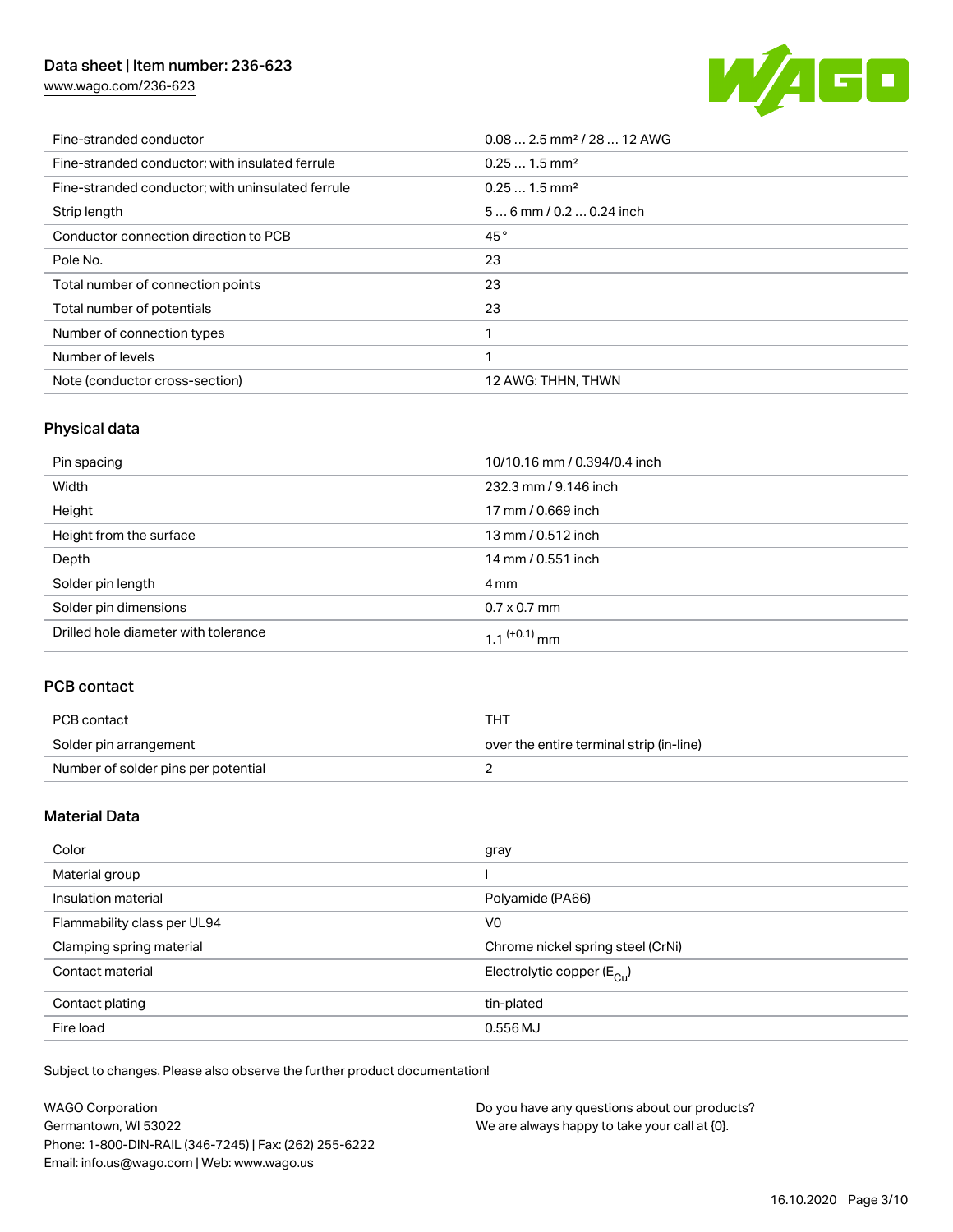[www.wago.com/236-623](http://www.wago.com/236-623)



| Weight                            | 29.5g        |
|-----------------------------------|--------------|
| <b>Environmental Requirements</b> |              |
| Limit temperature range           | $-60+105$ °C |

# Commercial data

| Product Group         | 4 (Printed Circuit) |
|-----------------------|---------------------|
| Packaging type        | <b>BOX</b>          |
| Country of origin     | CН                  |
| <b>GTIN</b>           | 4017332304108       |
| Customs tariff number | 85369010000         |

## Approvals / Certificates

#### Country specific Approvals

|              |                                        |                           | Certificate |
|--------------|----------------------------------------|---------------------------|-------------|
| Logo         | Approval                               | Additional Approval Text  | name        |
| $\mathbb{R}$ | <b>CSA</b><br>DEKRA Certification B.V. | C <sub>22.2</sub> No. 158 | 1673957     |

#### Ship Approvals

| Logo                     | Approval                  | <b>Additional Approval Text</b> | Certificate<br>name |
|--------------------------|---------------------------|---------------------------------|---------------------|
| 國                        | BV<br>Bureau Veritas S.A. | IEC 60998                       | 11915/D0<br>BV      |
| <b>BUREAU</b><br>VERITAS |                           |                                 |                     |

# **Counterpart**

### Compatible products

#### ferrule

| ltem no.: 216-101<br>Ferrule; Sleeve for 0.5 mm <sup>2</sup> / AWG 22; uninsulated; electro-tin plated; silver-colored | www.wago.com/216-101 |
|------------------------------------------------------------------------------------------------------------------------|----------------------|
|------------------------------------------------------------------------------------------------------------------------|----------------------|

Subject to changes. Please also observe the further product documentation!

WAGO Corporation Germantown, WI 53022 Phone: 1-800-DIN-RAIL (346-7245) | Fax: (262) 255-6222 Email: info.us@wago.com | Web: www.wago.us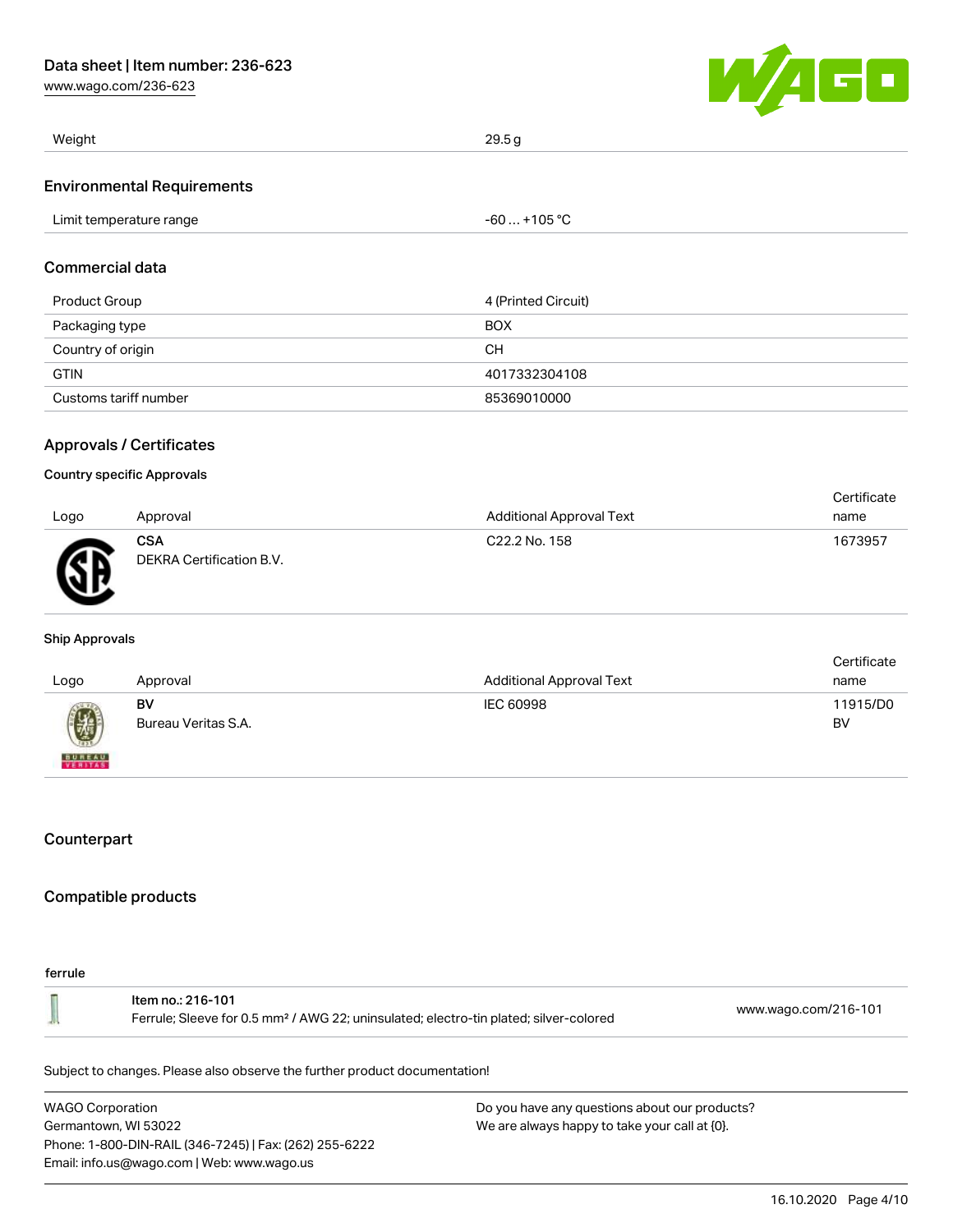Phone: 1-800-DIN-RAIL (346-7245) | Fax: (262) 255-6222

Email: info.us@wago.com | Web: www.wago.us

[www.wago.com/236-623](http://www.wago.com/236-623)



|                         | Item no.: 216-102<br>Ferrule; Sleeve for 0.75 mm <sup>2</sup> / AWG 20; uninsulated; electro-tin plated; silver-colored                                                                           | www.wago.com/216-102 |
|-------------------------|---------------------------------------------------------------------------------------------------------------------------------------------------------------------------------------------------|----------------------|
|                         | Item no.: 216-103<br>Ferrule; Sleeve for 1 mm <sup>2</sup> / AWG 18; uninsulated; electro-tin plated                                                                                              | www.wago.com/216-103 |
|                         | Item no.: 216-104<br>Ferrule; Sleeve for 1.5 mm <sup>2</sup> / AWG 16; uninsulated; electro-tin plated; silver-colored                                                                            | www.wago.com/216-104 |
|                         | Item no.: 216-121<br>Ferrule; Sleeve for 0.5 mm <sup>2</sup> / AWG 22; uninsulated; electro-tin plated; silver-colored                                                                            | www.wago.com/216-121 |
|                         | Item no.: 216-122<br>Ferrule; Sleeve for 0.75 mm <sup>2</sup> / AWG 20; uninsulated; electro-tin plated; silver-colored                                                                           | www.wago.com/216-122 |
|                         | Item no.: 216-123<br>Ferrule; Sleeve for 1 mm <sup>2</sup> / AWG 18; uninsulated; electro-tin plated; silver-colored                                                                              | www.wago.com/216-123 |
|                         | Item no.: 216-124<br>Ferrule; Sleeve for 1.5 mm <sup>2</sup> / AWG 16; uninsulated; electro-tin plated                                                                                            | www.wago.com/216-124 |
|                         | Item no.: 216-131<br>Ferrule; Sleeve for 0.25 mm <sup>2</sup> / AWG 24; uninsulated; electro-tin plated; silver-colored                                                                           | www.wago.com/216-131 |
|                         | Item no.: 216-132<br>Ferrule; Sleeve for 0.34 mm <sup>2</sup> / AWG 24; uninsulated; electro-tin plated                                                                                           | www.wago.com/216-132 |
|                         | Item no.: 216-141<br>Ferrule; Sleeve for 0.5 mm <sup>2</sup> / 20 AWG; uninsulated; electro-tin plated; electrolytic copper; gastight<br>crimped; acc. to DIN 46228, Part 1/08.92                 | www.wago.com/216-141 |
|                         | Item no.: 216-142<br>Ferrule; Sleeve for 0.75 mm <sup>2</sup> / 18 AWG; uninsulated; electro-tin plated; electrolytic copper; gastight<br>crimped; acc. to DIN 46228, Part 1/08.92                | www.wago.com/216-142 |
|                         | Item no.: 216-143<br>Ferrule; Sleeve for 1 mm <sup>2</sup> / AWG 18; uninsulated; electro-tin plated; electrolytic copper; gastight<br>crimped; acc. to DIN 46228, Part 1/08.92                   | www.wago.com/216-143 |
|                         | Item no.: 216-144<br>Ferrule; Sleeve for 1.5 mm <sup>2</sup> / AWG 16; uninsulated; electro-tin plated; electrolytic copper; gastight<br>crimped; acc. to DIN 46228, Part 1/08.92; silver-colored | www.wago.com/216-144 |
|                         | Item no.: 216-151<br>Ferrule; Sleeve for 0.25 mm <sup>2</sup> / AWG 24; uninsulated; electro-tin plated                                                                                           | www.wago.com/216-151 |
|                         | Item no.: 216-152<br>Ferrule; Sleeve for 0.34 mm <sup>2</sup> / AWG 24; uninsulated; electro-tin plated                                                                                           | www.wago.com/216-152 |
|                         | Item no.: 216-201<br>Ferrule; Sleeve for 0.5 mm <sup>2</sup> / 20 AWG; insulated; electro-tin plated; white                                                                                       | www.wago.com/216-201 |
|                         | Item no.: 216-202<br>Ferrule; Sleeve for 0.75 mm <sup>2</sup> / 18 AWG; insulated; electro-tin plated; gray                                                                                       | www.wago.com/216-202 |
|                         | Item no.: 216-203<br>Ferrule; Sleeve for 1 mm <sup>2</sup> / AWG 18; insulated; electro-tin plated; red                                                                                           | www.wago.com/216-203 |
|                         | Subject to changes. Please also observe the further product documentation!                                                                                                                        |                      |
| <b>WAGO Corporation</b> | Do you have any questions about our products?<br>Germantown, WI 53022<br>We are always happy to take your call at {0}.                                                                            |                      |

16.10.2020 Page 5/10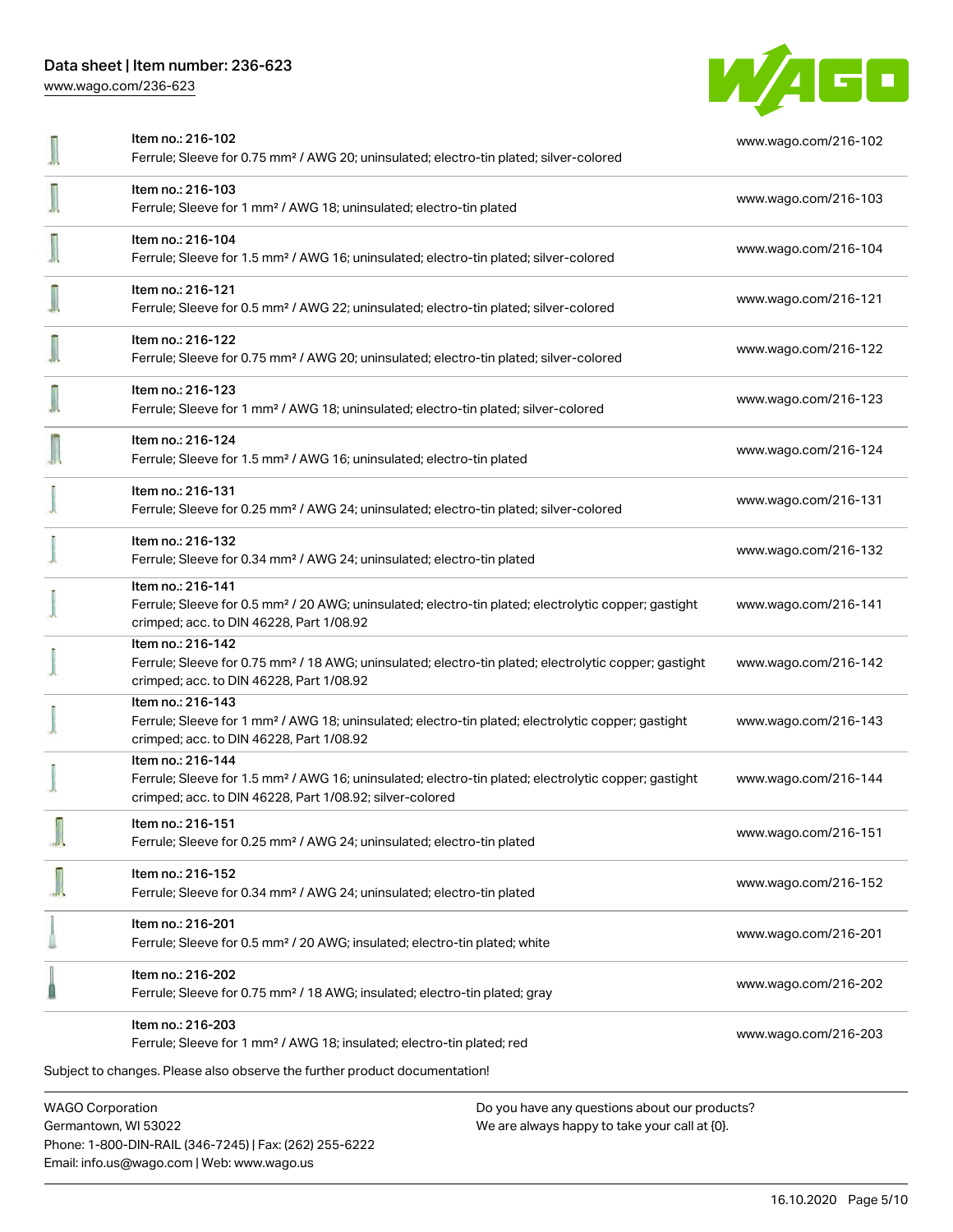

|   | Item no.: 216-204<br>Ferrule; Sleeve for 1.5 mm <sup>2</sup> / AWG 16; insulated; electro-tin plated; black                                                                                             | www.wago.com/216-204 |
|---|---------------------------------------------------------------------------------------------------------------------------------------------------------------------------------------------------------|----------------------|
|   | Item no.: 216-221<br>Ferrule; Sleeve for 0.5 mm <sup>2</sup> / 20 AWG; insulated; electro-tin plated; white                                                                                             | www.wago.com/216-221 |
|   | Item no.: 216-222<br>Ferrule; Sleeve for 0.75 mm <sup>2</sup> / 18 AWG; insulated; electro-tin plated; gray                                                                                             | www.wago.com/216-222 |
|   | Item no.: 216-223<br>Ferrule; Sleeve for 1 mm <sup>2</sup> / AWG 18; insulated; electro-tin plated; red                                                                                                 | www.wago.com/216-223 |
| 1 | Item no.: 216-224<br>Ferrule; Sleeve for 1.5 mm <sup>2</sup> / AWG 16; insulated; electro-tin plated; black                                                                                             | www.wago.com/216-224 |
|   | Item no.: 216-241<br>Ferrule; Sleeve for 0.5 mm <sup>2</sup> / 20 AWG; insulated; electro-tin plated; electrolytic copper; gastight<br>crimped; acc. to DIN 46228, Part 4/09.90; white                  | www.wago.com/216-241 |
|   | Item no.: 216-242<br>Ferrule; Sleeve for 0.75 mm <sup>2</sup> / 18 AWG; insulated; electro-tin plated; electrolytic copper; gastight<br>crimped; acc. to DIN 46228, Part 4/09.90; gray                  | www.wago.com/216-242 |
|   | Item no.: 216-243<br>Ferrule; Sleeve for 1 mm <sup>2</sup> / AWG 18; insulated; electro-tin plated; electrolytic copper; gastight crimped; www.wago.com/216-243<br>acc. to DIN 46228, Part 4/09.90; red |                      |
| I | Item no.: 216-244<br>Ferrule; Sleeve for 1.5 mm <sup>2</sup> / AWG 16; insulated; electro-tin plated; electrolytic copper; gastight<br>crimped; acc. to DIN 46228, Part 4/09.90; black                  | www.wago.com/216-244 |
|   | Item no.: 216-262<br>Ferrule; Sleeve for 0.75 mm <sup>2</sup> / 18 AWG; insulated; electro-tin plated; electrolytic copper; gastight<br>crimped; acc. to DIN 46228, Part 4/09.90; gray                  | www.wago.com/216-262 |
| П | Item no.: 216-263<br>Ferrule; Sleeve for 1 mm <sup>2</sup> / AWG 18; insulated; electro-tin plated; electrolytic copper; gastight crimped; www.wago.com/216-263<br>acc. to DIN 46228, Part 4/09.90; red |                      |
|   | Item no.: 216-264<br>Ferrule; Sleeve for 1.5 mm <sup>2</sup> / AWG 16; insulated; electro-tin plated; electrolytic copper; gastight<br>crimped; acc. to DIN 46228, Part 4/09.90; black                  | www.wago.com/216-264 |
|   | Item no.: 216-284<br>Ferrule; Sleeve for 1.5 mm <sup>2</sup> / AWG 16; insulated; electro-tin plated; electrolytic copper; gastight<br>crimped; acc. to DIN 46228, Part 4/09.90; black                  | www.wago.com/216-284 |
|   | Item no.: 216-301<br>Ferrule; Sleeve for 0.25 mm <sup>2</sup> / AWG 24; insulated; electro-tin plated; yellow                                                                                           | www.wago.com/216-301 |
|   | Item no.: 216-302<br>Ferrule; Sleeve for 0.34 mm <sup>2</sup> / 22 AWG; insulated; electro-tin plated; green                                                                                            | www.wago.com/216-302 |
|   | Item no.: 216-321<br>Ferrule; Sleeve for 0.25 mm <sup>2</sup> / AWG 24; insulated; electro-tin plated; yellow                                                                                           | www.wago.com/216-321 |
|   |                                                                                                                                                                                                         |                      |

Subject to changes. Please also observe the further product documentation!

WAGO Corporation Germantown, WI 53022 Phone: 1-800-DIN-RAIL (346-7245) | Fax: (262) 255-6222 Email: info.us@wago.com | Web: www.wago.us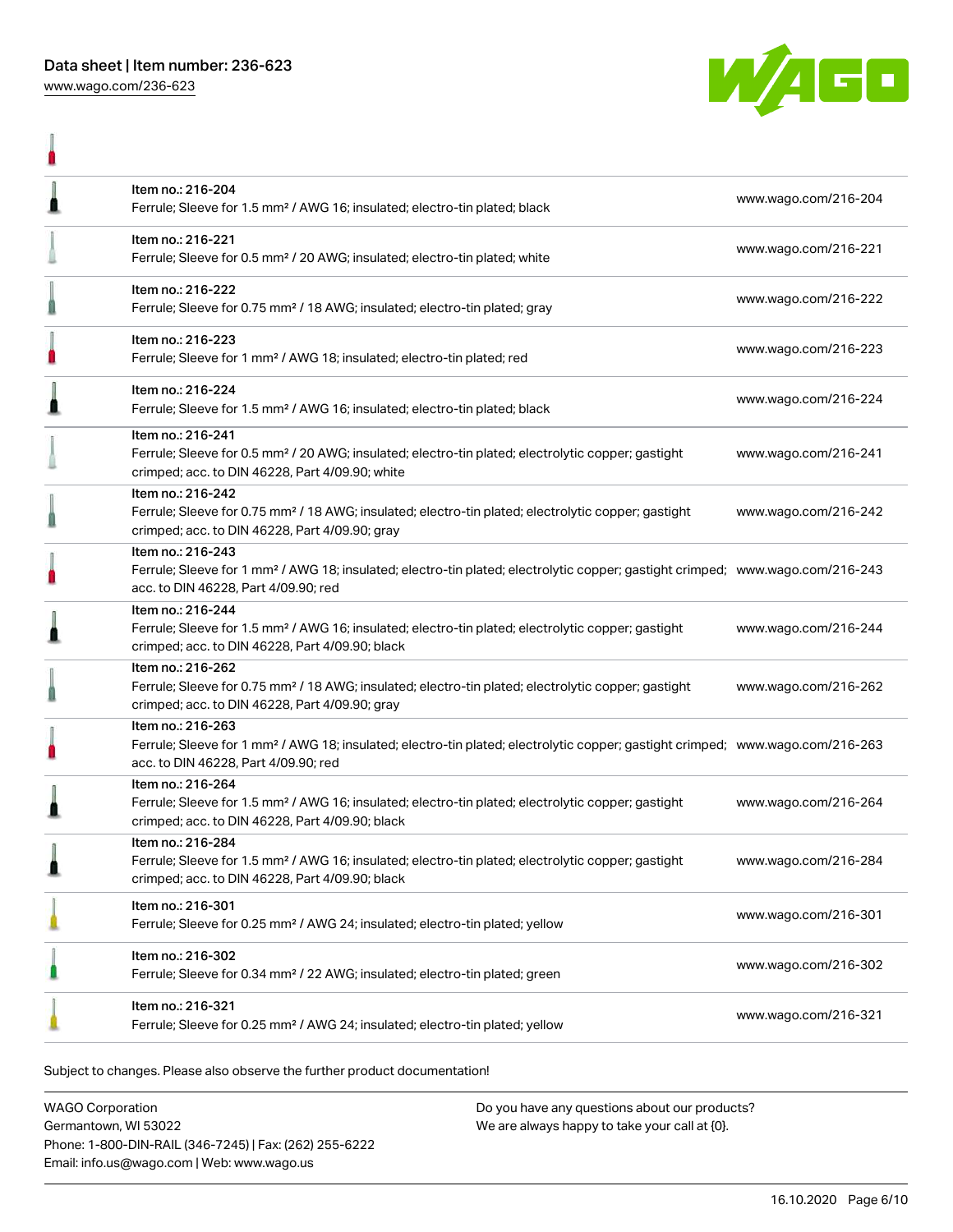[www.wago.com/236-623](http://www.wago.com/236-623)



|                                   | Item no.: 216-322<br>Ferrule; Sleeve for 0.34 mm <sup>2</sup> / 22 AWG; insulated; electro-tin plated; green                                           |             | www.wago.com/216-322              |                      |
|-----------------------------------|--------------------------------------------------------------------------------------------------------------------------------------------------------|-------------|-----------------------------------|----------------------|
| tools                             |                                                                                                                                                        |             |                                   |                      |
|                                   | Item no.: 210-657                                                                                                                                      |             |                                   |                      |
|                                   | Operating tool; Blade: 3.5 x 0.5 mm; with a partially insulated shaft; short; multicoloured                                                            |             |                                   | www.wago.com/210-657 |
|                                   | Item no.: 210-658                                                                                                                                      |             |                                   |                      |
|                                   | Operating tool; Blade: 3.5 x 0.5 mm; with a partially insulated shaft; angled; short; multicoloured                                                    |             |                                   | www.wago.com/210-658 |
|                                   | Item no.: 210-720                                                                                                                                      |             |                                   | www.wago.com/210-720 |
|                                   | Operating tool; Blade: 3.5 x 0.5 mm; with a partially insulated shaft; multicoloured                                                                   |             |                                   |                      |
|                                   | Item no.: 236-332                                                                                                                                      |             |                                   | www.wago.com/236-332 |
|                                   | Operating tool; natural                                                                                                                                |             |                                   |                      |
|                                   | Item no.: 236-335                                                                                                                                      |             |                                   | www.wago.com/236-335 |
|                                   | Operating tool; gray                                                                                                                                   |             |                                   |                      |
| Marking accessories               |                                                                                                                                                        |             |                                   |                      |
|                                   | Item no.: 210-332/1000-202                                                                                                                             |             |                                   | www.wago.com/210-332 |
|                                   | Marking strips; as a DIN A4 sheet; MARKED; 1-16 (80x); Height of marker strip: 3 mm; Strip length 182<br>mm; Horizontal marking; Self-adhesive; white  |             | /1000-202                         |                      |
|                                   | Item no.: 210-332/1000-204                                                                                                                             |             |                                   |                      |
|                                   | Marking strips; as a DIN A4 sheet; MARKED; 17-31 (80x); Height of marker strip: 3 mm; Strip length 182<br>mm; Horizontal marking; Self-adhesive; white |             | www.wago.com/210-332<br>/1000-204 |                      |
|                                   | Item no.: 210-332/1000-206                                                                                                                             |             |                                   |                      |
|                                   | Marking strips; as a DIN A4 sheet; MARKED; 33-48 (80x); Height of marker strip: 3 mm; Strip length 182<br>mm; Horizontal marking; Self-adhesive; white |             | www.wago.com/210-332<br>/1000-206 |                      |
|                                   | Item no.: 210-332/1016-202                                                                                                                             |             |                                   |                      |
|                                   | Marking strips; as a DIN A4 sheet; MARKED; 1-16 (80x); Height of marker strip: 3 mm; Strip length 182<br>mm; Horizontal marking; Self-adhesive; white  |             | www.wago.com/210-332<br>/1016-202 |                      |
|                                   | Item no.: 210-332/1016-204                                                                                                                             |             |                                   |                      |
|                                   | Marking strips; as a DIN A4 sheet; MARKED; 17-31 (80x); Height of marker strip: 3 mm; Strip length 182<br>mm; Horizontal marking; Self-adhesive; white |             | www.wago.com/210-332<br>/1016-204 |                      |
|                                   | Item no.: 210-332/1016-206                                                                                                                             |             |                                   | www.wago.com/210-332 |
|                                   | Marking strips; as a DIN A4 sheet; MARKED; 33-48 (80x); Height of marker strip: 3 mm; Strip length 182<br>mm; Horizontal marking; Self-adhesive; white |             | /1016-206                         |                      |
|                                   |                                                                                                                                                        |             |                                   |                      |
| <b>Downloads</b><br>Documentation |                                                                                                                                                        |             |                                   |                      |
|                                   |                                                                                                                                                        |             |                                   |                      |
|                                   | <b>Additional Information</b><br>Technical explanations                                                                                                | Apr 3, 2019 | pdf                               | Download             |
|                                   |                                                                                                                                                        |             | 3.6 MB                            |                      |

Subject to changes. Please also observe the further product documentation!

| <b>WAGO Corporation</b>                                | Do you have any questions about our products? |
|--------------------------------------------------------|-----------------------------------------------|
| Germantown, WI 53022                                   | We are always happy to take your call at {0}. |
| Phone: 1-800-DIN-RAIL (346-7245)   Fax: (262) 255-6222 |                                               |
| Email: info.us@wago.com   Web: www.wago.us             |                                               |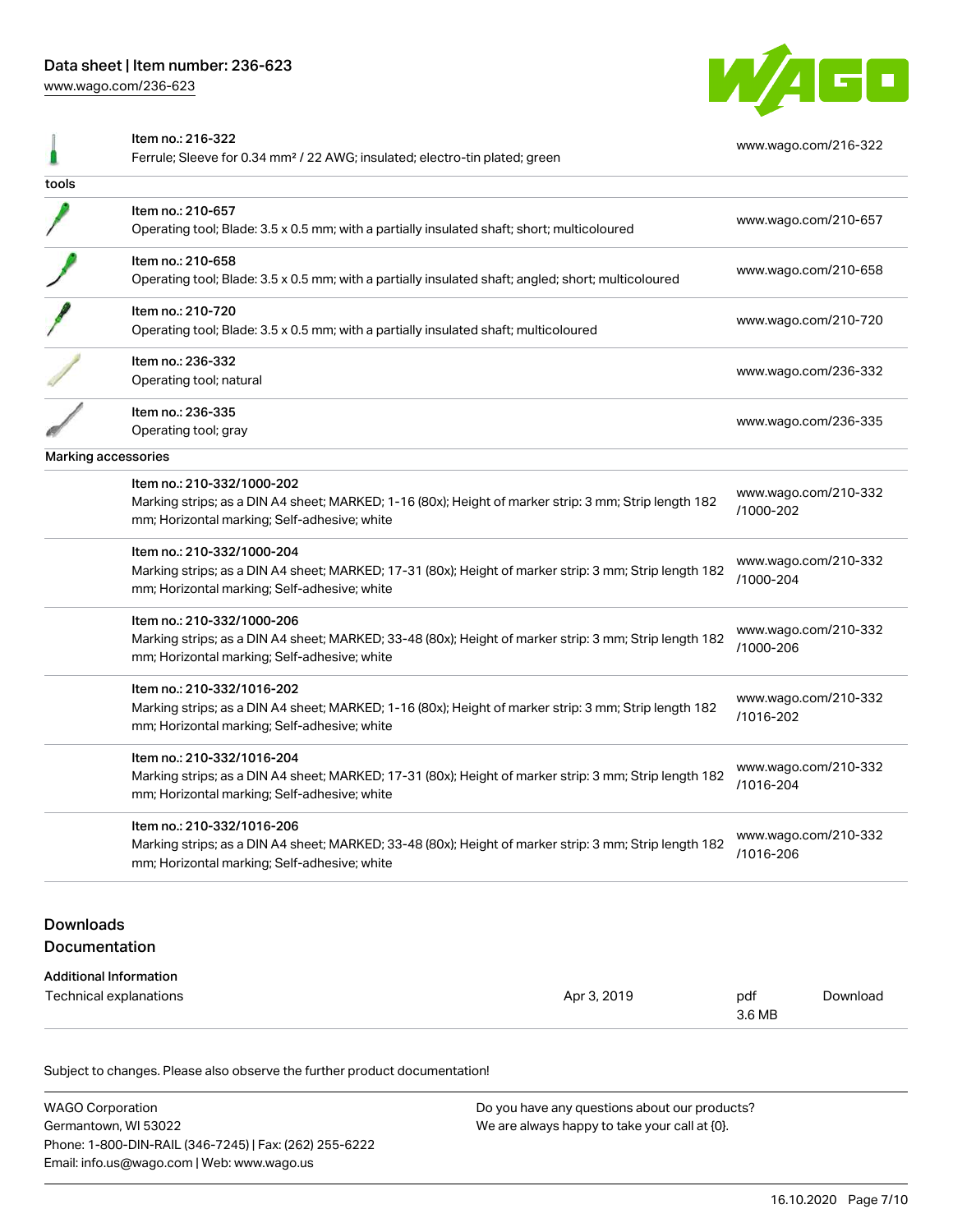# CAD files

# PCB Design

Symbol and Footprint 236-623

CAx data for your PCB design, consisting of "schematic symbols and PCB footprints", allow easy integration of the WAGO component into your development environment.

#### Supported formats:

- $\blacksquare$ Accel EDA 14 & 15
- $\blacksquare$ Altium 6 to current version
- $\blacksquare$ Cadence Allegro
- $\blacksquare$ **DesignSpark**
- П Eagle Libraries
- $\blacksquare$ KiCad
- $\blacksquare$ Mentor Graphics BoardStation
- $\blacksquare$ Mentor Graphics Design Architect
- $\blacksquare$ Mentor Graphics Design Expedition 99 and 2000
- $\blacksquare$ OrCAD 9.X PCB and Capture
- $\blacksquare$ PADS PowerPCB 3, 3.5, 4.X, and 5.X
- $\blacksquare$ PADS PowerPCB and PowerLogic 3.0
- $\blacksquare$ PCAD 2000, 2001, 2002, 2004, and 2006
- П Pulsonix 8.5 or newer
- $\blacksquare$ STL
- $\blacksquare$ 3D STEP
- $\blacksquare$ TARGET 3001!
- П View Logic ViewDraw
- $\blacksquare$ Quadcept
- $\blacksquare$ Zuken CadStar 3 and 4
- $\blacksquare$ Zuken CR-5000 and CR-8000

PCB Component Libraries (EDA), PCB CAD Library Ultra Librarian

#### Installation Notes

Conductor termination

Subject to changes. Please also observe the further product documentation!

WAGO Corporation Germantown, WI 53022 Phone: 1-800-DIN-RAIL (346-7245) | Fax: (262) 255-6222 Email: info.us@wago.com | Web: www.wago.us

Do you have any questions about our products? We are always happy to take your call at {0}.



URL [Download](https://www.wago.com/us/d/UltraLibrarian_URLS_236-623)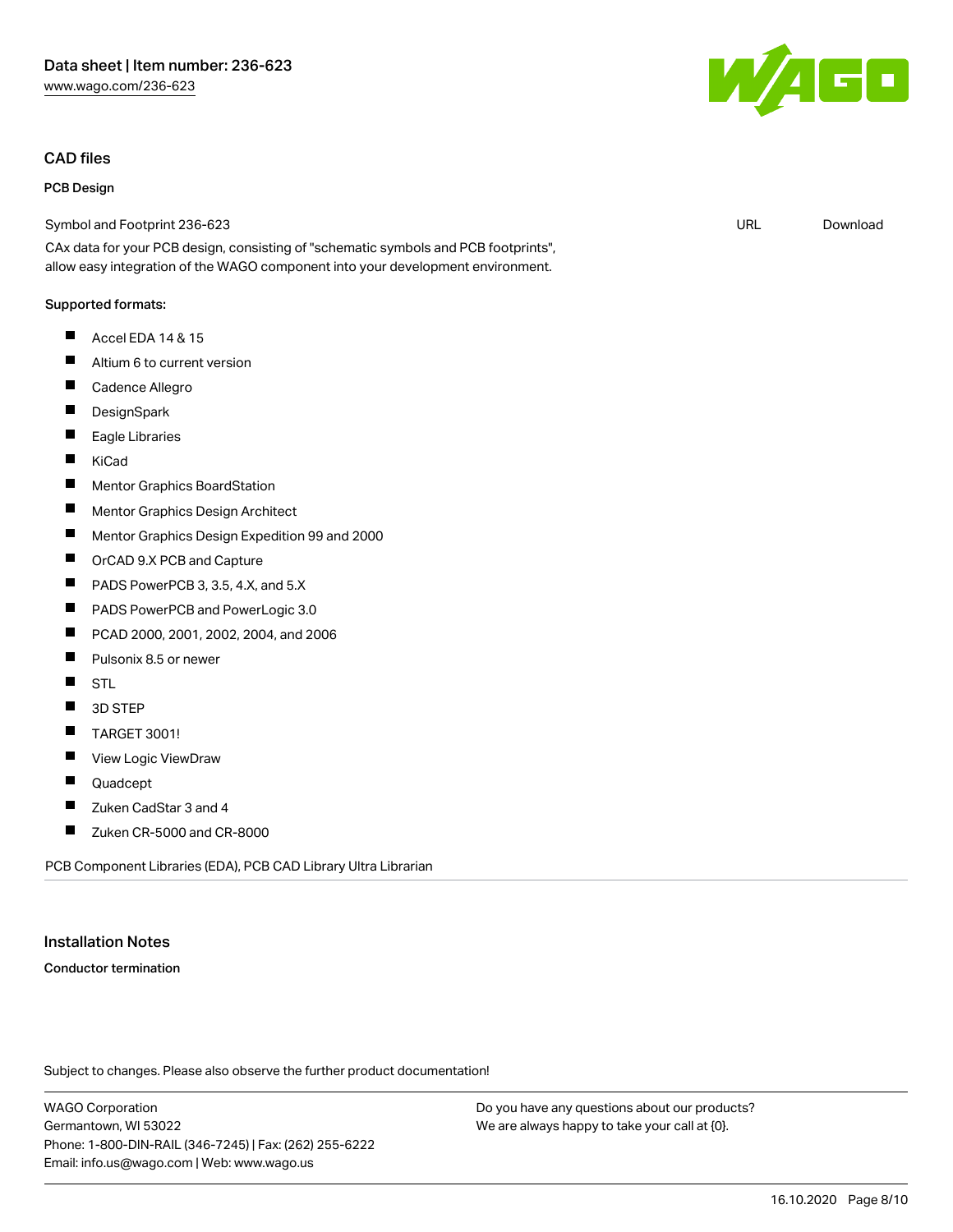## Data sheet | Item number: 236-623 [www.wago.com/236-623](http://www.wago.com/236-623)





Inserting a conductor via 3.5 mm screwdriver.



screwdriver.

Inserting a conductor via 3.5 mm Inserting a conductor via operating tool.

Screwdriver actuation parallel to conductor entry.

Screwdriver actuation perpendicular to conductor entry.



Compared to standard screwdrivers, these operating tools are far more convenient for wiring PCB terminal strips at factory.

Installation

Subject to changes. Please also observe the further product documentation!

WAGO Corporation Germantown, WI 53022 Phone: 1-800-DIN-RAIL (346-7245) | Fax: (262) 255-6222 Email: info.us@wago.com | Web: www.wago.us